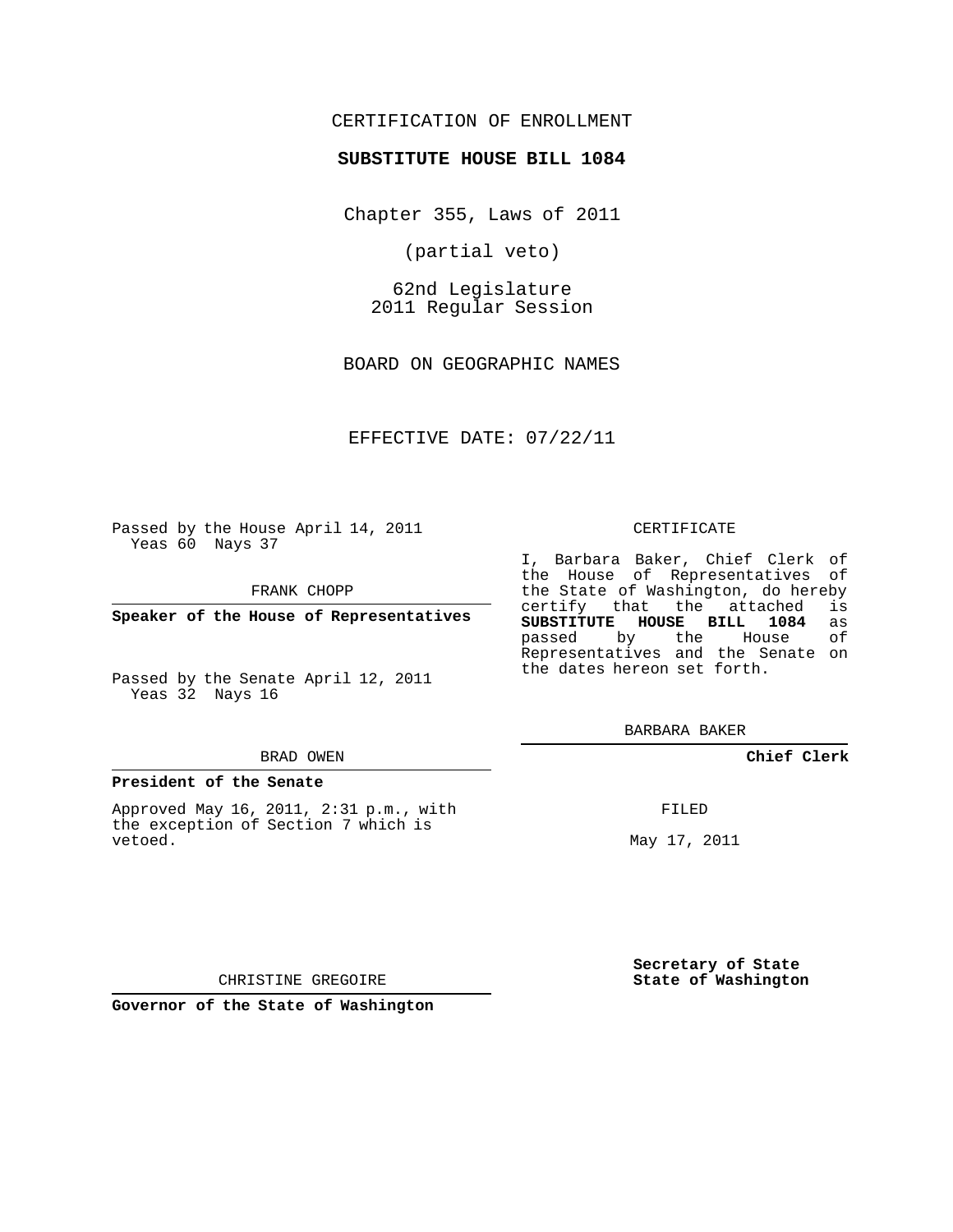# **SUBSTITUTE HOUSE BILL 1084** \_\_\_\_\_\_\_\_\_\_\_\_\_\_\_\_\_\_\_\_\_\_\_\_\_\_\_\_\_\_\_\_\_\_\_\_\_\_\_\_\_\_\_\_\_

\_\_\_\_\_\_\_\_\_\_\_\_\_\_\_\_\_\_\_\_\_\_\_\_\_\_\_\_\_\_\_\_\_\_\_\_\_\_\_\_\_\_\_\_\_

AS AMENDED BY THE SENATE

Passed Legislature - 2011 Regular Session

**State of Washington 62nd Legislature 2011 Regular Session**

**By** House State Government & Tribal Affairs (originally sponsored by Representatives McCoy and Hunt)

READ FIRST TIME 02/03/11.

1 AN ACT Relating to creating the board on geographic names; amending RCW 43.30.215; adding new sections to chapter 43.30 RCW; and creating a new section.

BE IT ENACTED BY THE LEGISLATURE OF THE STATE OF WASHINGTON:

 **Sec. 1.** RCW 43.30.215 and 2003 c 334 s 112 are each amended to read as follows:

The board shall:

 (1) Perform duties relating to appraisal, appeal, approval, and hearing functions as provided by law;

 (2) Establish policies to ensure that the acquisition, management, and disposition of all lands and resources within the department's jurisdiction are based on sound principles designed to achieve the maximum effective development and use of such lands and resources consistent with laws applicable thereto;

 (3) Constitute the board of appraisers provided for in Article 16, section 2 of the state Constitution;

 (4) Constitute the commission on harbor lines provided for in Article 15, section 1 of the state Constitution as amended;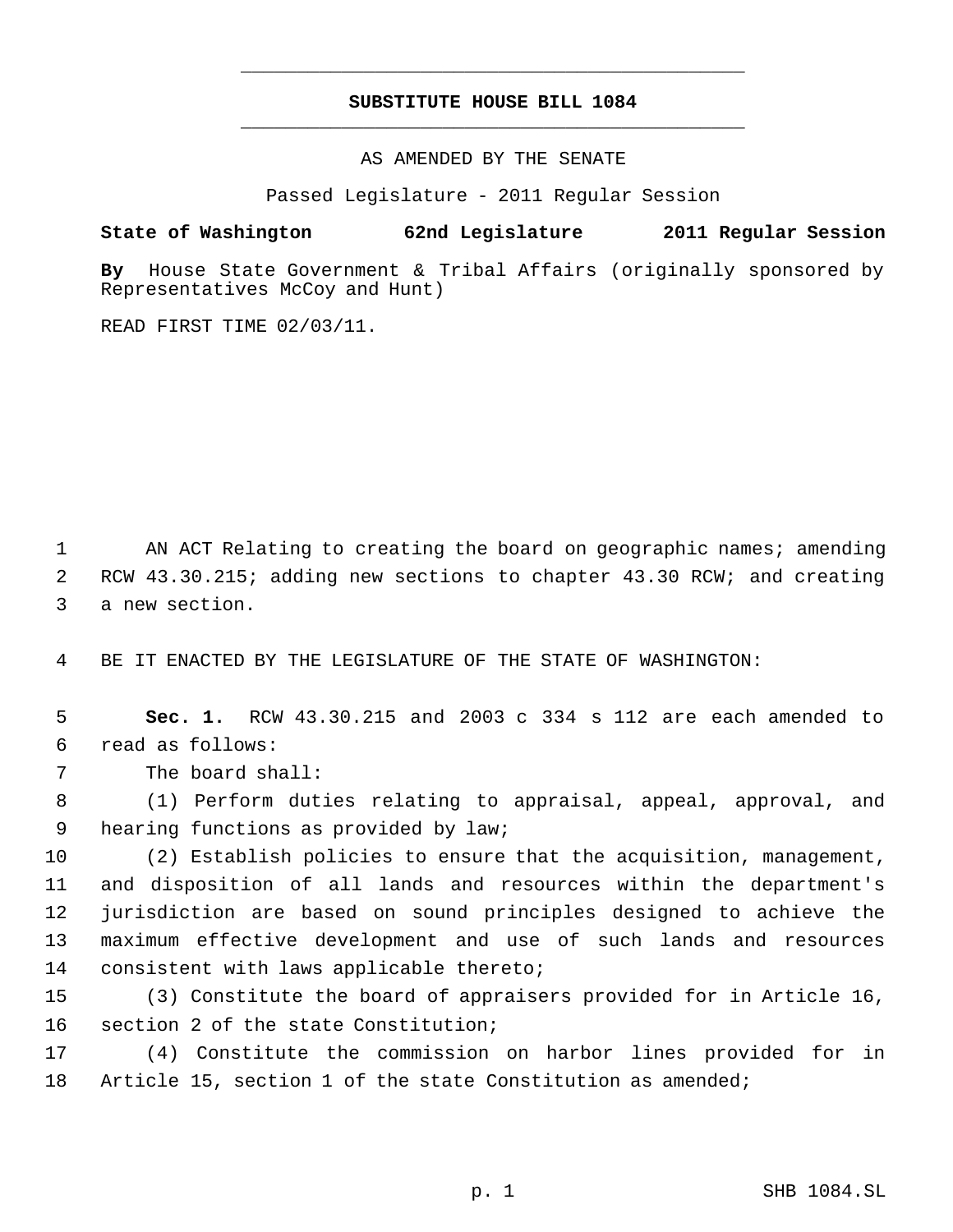(5) Constitute the board on geographic names as provided for in 2 sections 2 through 6 of this act; and

 (6) Adopt and enforce rules as may be deemed necessary and proper for carrying out the powers, duties, and functions imposed upon it by this chapter.

 NEW SECTION. **Sec. 2.** A new section is added to chapter 43.30 RCW to read as follows:

 The board on geographic names is created to establish a procedure for the retention and formal recognition of existing geographic names; to standardize the procedures for naming or renaming geographical features within the state of Washington; to identify one body as the responsible agency to coordinate this important activity between local, state, and federal agencies; to identify the responsible agency for the purpose of serving the public interest; to avoid the duplication of names for similar features whenever possible; and as far as possible, to retain the significance, spelling, and color of names associated with the early history of Washington.

The board on geographic names has the following duties:

 (1) Establish the official names for the lakes, mountains, streams, places, towns, and other geographic features within the state and the spellings thereof except when a name is specified by law. For the purposes of this subsection, geographic features do not include human-made features or administrative areas such as parks, game reserves, and dams, but do include human-made lakes;

 (2) Assign names to lakes, mountains, streams, places, towns, and other geographic features in the state for which no generally accepted name has been in use;

 (3) Cooperate with county commissions, state departments, agencies, the state legislature, and the United States board on geographic names to establish, change, or determine the appropriate names of lakes, mountains, streams, places, towns, and other geographic features for the purposes of eliminating, as far as possible, duplications of place names within the state;

 (4) Serve as a state of Washington liaison with the United States board on geographic names;

 (5) Periodically issue a list of names approved by the board on geographic names; and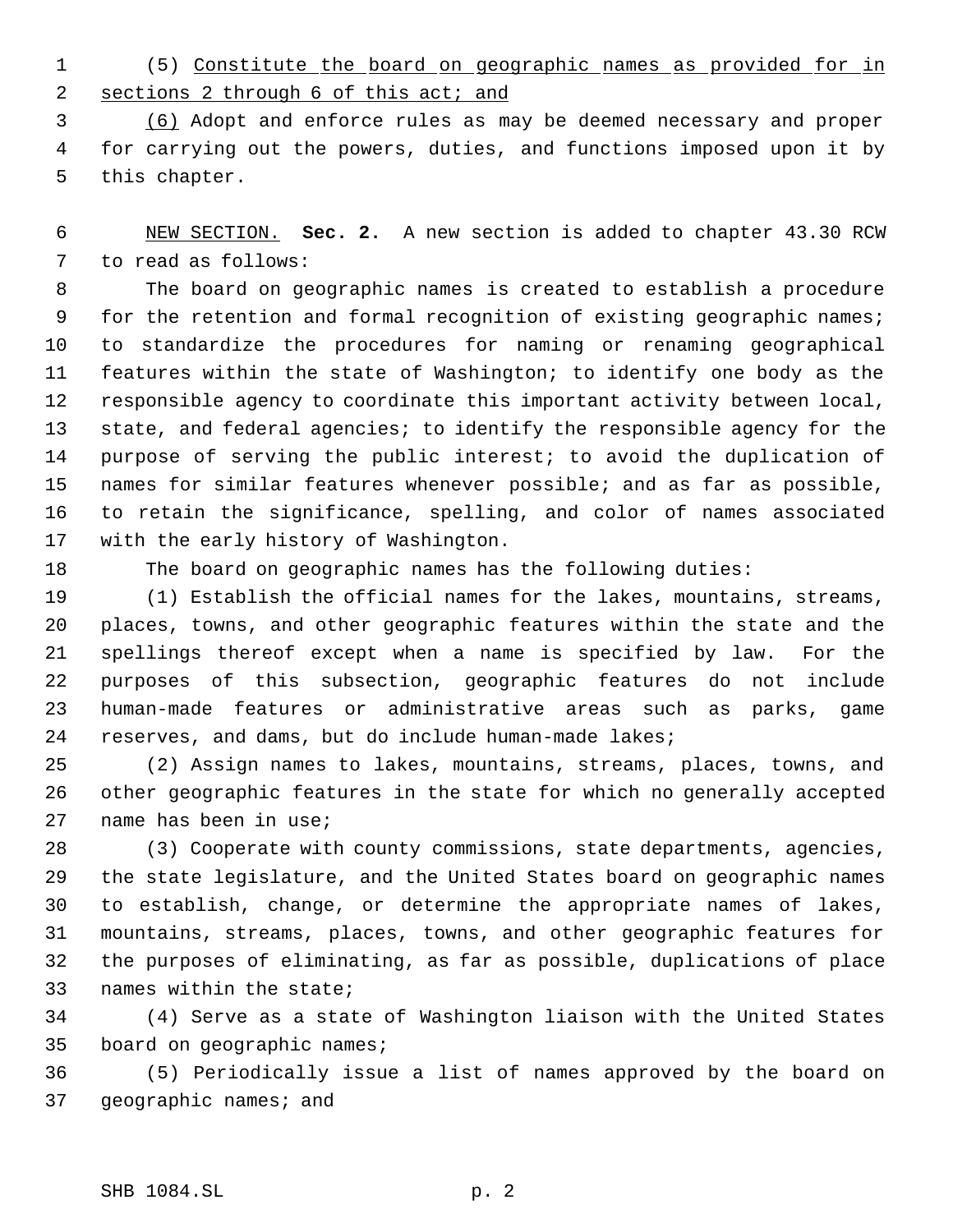(6) Establish policies to carry out the purposes of this section and sections 3 through 5 of this act.

 NEW SECTION. **Sec. 3.** A new section is added to chapter 43.30 RCW to read as follows:

 (1) The board on geographic names shall establish a committee on geographic names to assist the board in performing its duties and to provide broader contextual, public, and tribal participation in naming geographic features in the state. The committee shall report to the board on geographic names and shall consist of:

10 (a) The commissioner or representative;

(b) The state librarian or the librarian's designee;

 (c) The director of the department of archaeology and historic preservation or the director's designee;

 (d) A representative of the Washington state tribes, to be appointed by the commissioner from nominations made by Washington's recognized tribal governments. The tribal representative serves a three-year term; and

 (e) Three members from the public to be appointed by the commissioner. Initial appointments of the public members appointed under this subsection shall be as follows: One member for a one-year term, one member for a two-year term, and one member for a three-year term. Thereafter, each public member shall be appointed for a three-year term.

 (2) Each member of the committee shall continue in office until a successor is appointed. The commissioner shall serve as chair of the board.

 NEW SECTION. **Sec. 4.** A new section is added to chapter 43.30 RCW to read as follows:

 (1) The committee on geographic names shall hold at least two meetings each year, and may hold special meetings as called by the chair or a majority of the members of the committee. All meetings must be open to the public.

 (a) Notice of all committee meetings shall be as provided in RCW 42.30.080. The notice must include the names to be considered by the committee and the names to be adopted by the board on geographic names. (b) Four committee members shall constitute a quorum.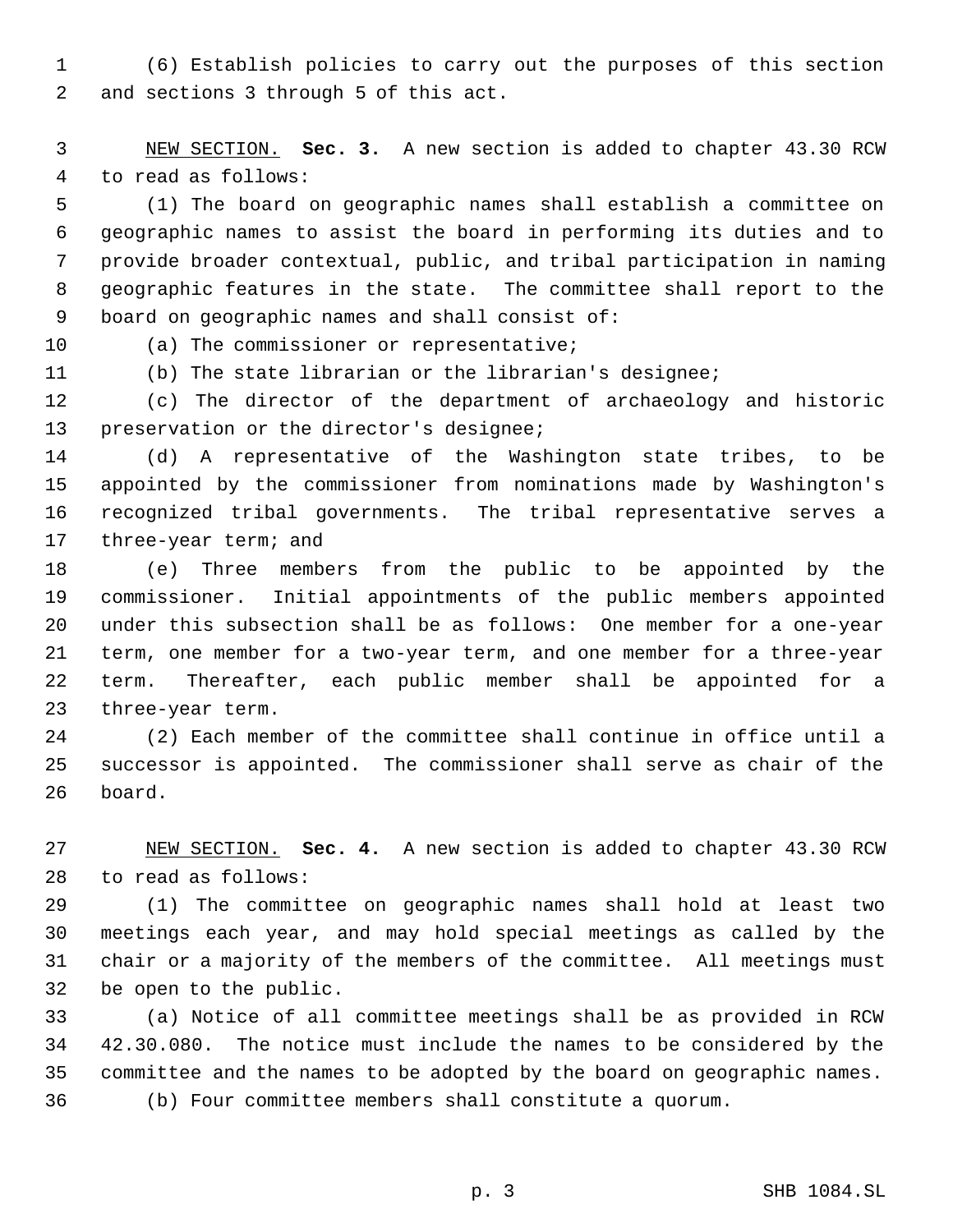(2) The committee shall establish rules for the conduct of its affairs and to carry out the duties of this section.

 (3) The committee shall cooperate with the United States board on geographic names.

 (4) The committee shall make reports and recommendations to the board on geographic names following each meeting of the committee. Recommendations regarding adoption of names may only be made following consideration at two committee meetings.

 (5) In considering the names and spellings of geographic place names, the committee's recommendations to the board on geographic names may only be made after careful deliberation of all available information relating to such names, including the recommendations of the United States board on geographic names.

 NEW SECTION. **Sec. 5.** A new section is added to chapter 43.30 RCW to read as follows:

 (1) The board on geographic names shall consider the recommendations made by the committee on geographic names for adoption of names. The board on geographic names must either adopt the name as recommended, or refer the matter back to the committee on geographic names for further review.

 (2) All geographic names adopted by the board on geographic names shall be published in the Washington State Register.

 (3) Whenever the board on geographic names has given a name to any lake, stream, place, or other geographic feature within the state, the name must be used in all maps, records, documents, and other publications issued by the state or any of its departments and political subdivisions, and that name is the official name of the geographic feature.

 NEW SECTION. **Sec. 6.** A new section is added to chapter 43.30 RCW to read as follows:

 The department of natural resources shall provide secretarial and administrative services for the board on geographic names and shall serve as custodian of the records.

*\*NEW SECTION. Sec. 7. If specific funding for the purposes of this*